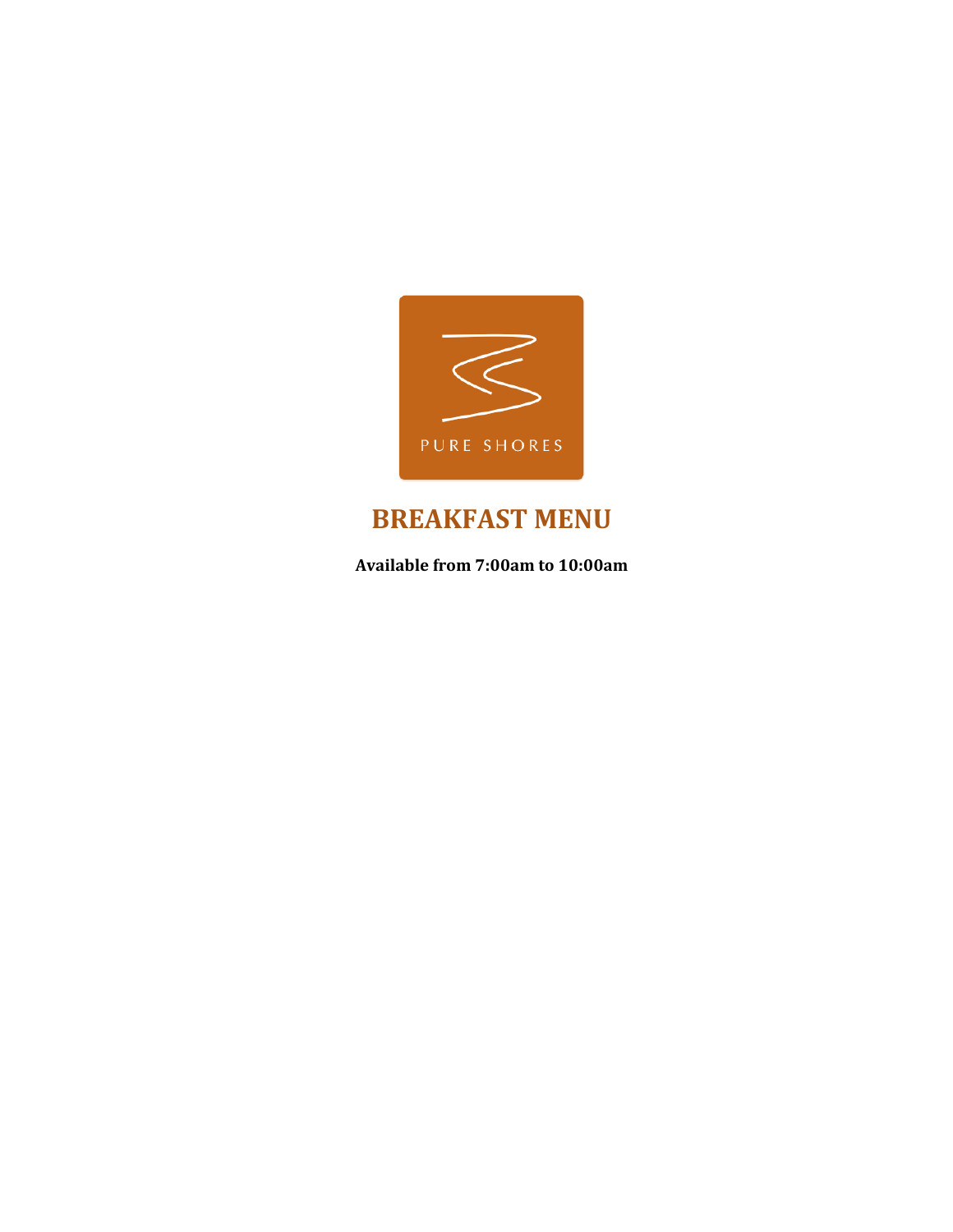### **CONTINENTAL SET BREAKFAST**

 $-$  Php400 $-$ 

#### **JUICE SELECTIONS**

Daily selection of chilled fruit juice

#### **BREAKFAST SELECTIONS**

Corn Flakes  $\bullet$  Oatmeal

*Served with milk and wild honey*

and

Sliced White Bread  $\leftrightarrow$  Sliced Wholemeal Bread *Toasted and served with butter and jam / marmalade*

#### **HOT BEVERAGE SELECTION**

Coffee  $\bullet$  Tea

#### **SEASONAL FRESH FRUITS**

Daily selection of seasonal fruits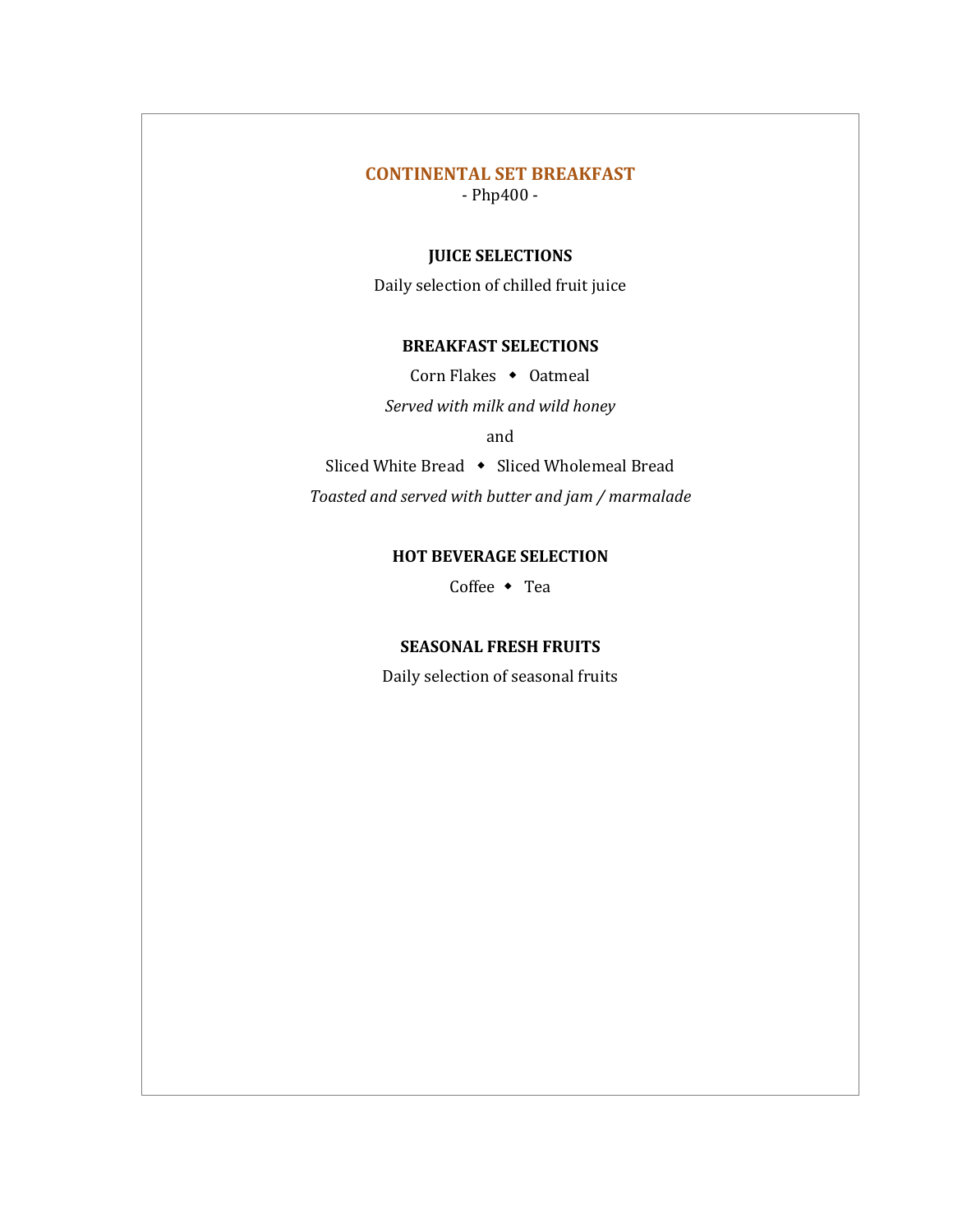### **FILIPINO SET BREAKFAST**

 $-$  Php430 $-$ 

#### **JUICE SELECTIONS**

Daily selection of chilled fruit juice

#### **LOCAL DELIGHTS SELECTIONS**

Pork Longganisa *(local pork sausage)* Pork Tocino *(sweetened pork)* Beef Tapa *(cured beef strips)* Boneless Bangus *(milkfish fillet)* Danggit (salted sundried rabbitfish)

#### **EGG SELECTIONS**

Sunny Side Up  $\leftrightarrow$  Over Easy  $\leftrightarrow$  Scrambled

#### **RICE SELECTIONS**

Garlic Fried Rice  $\triangle$  Plain Rice

#### **HOT BEVERAGE SELECTION**

Coffee  $\bullet$  Tea

#### **SEASONAL FRESH FRUITS**

Daily selection of seasonal fruits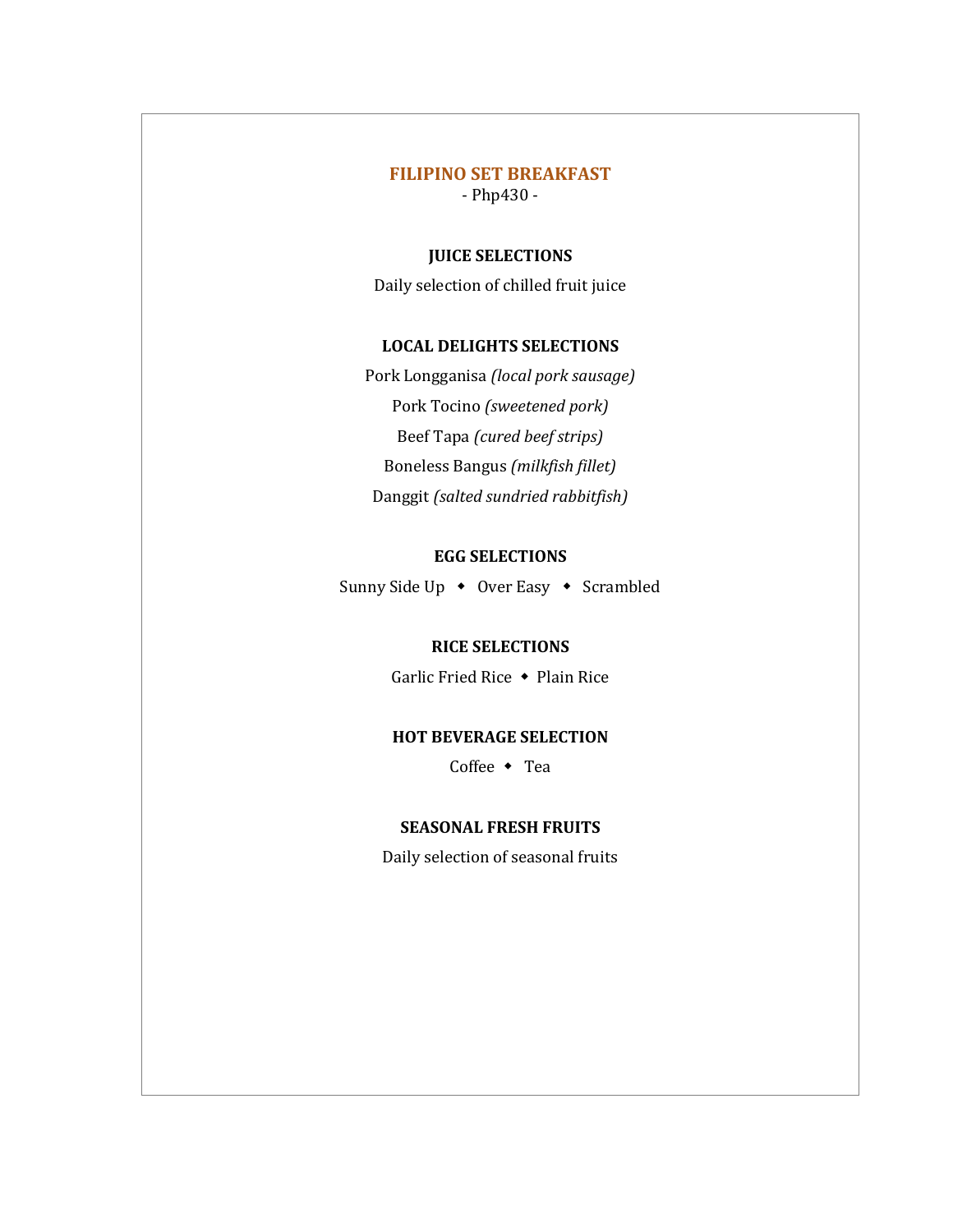#### **WESTERN SET BREAKFAST**

 $-$  Php520 $-$ 

#### **JUICE SELECTIONS**

Daily selection of chilled fruit juice

#### **EGG SELECTIONS**

Sunny Side Up  $\rightarrow$  Over Easy  $\rightarrow$  Scrambled

#### **FROM THE GRIDDLE**

Bacon • Sausage *with hash brown potatoes and baked beans*

#### **TOAST SELECTIONS**

Sliced White Bread • Sliced Wholemeal Bread

Served with butter and an assortment of jams / marmalade

#### **HOT BEVERAGE SELECTION**

Coffee  $\bullet$  Tea

#### **SEASONAL FRESH FRUITS**

Daily selection of seasonal fruits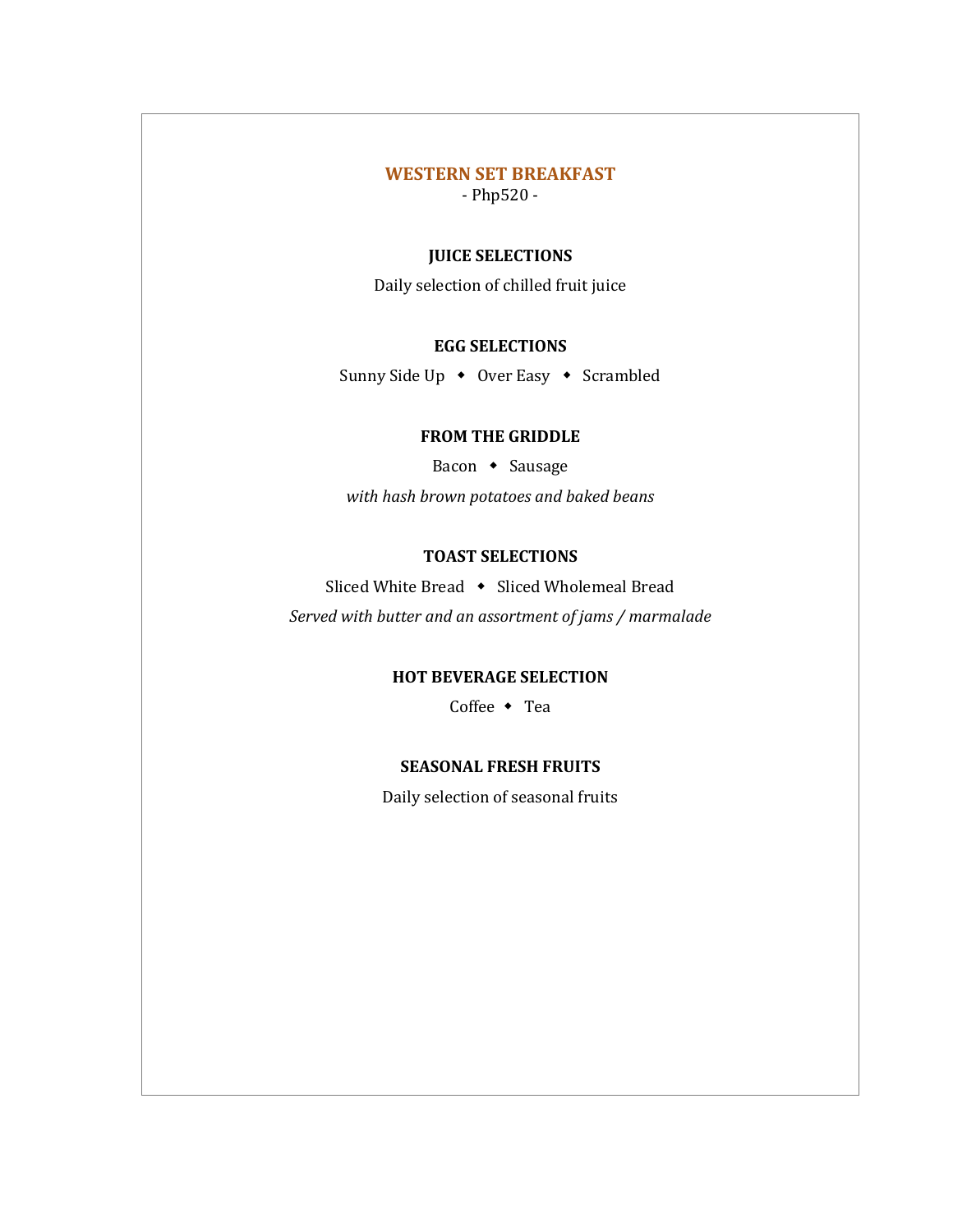#### **ALA CARTE BREAKFAST**

### Cereals & Yogurt

**Fru-Yo** | Php300 | Add Granola / Muesli +Php160 *Daily selection of fresh cut fruit with homemade yogurt and wild honey* 

**Oatmeal** | Php200 | Add Banana +Php50 | Add Mango +Php100 *Creamy oatmeal porridge with wild honey*

Granola / Muesli | Php270 | Add Banana +Php50 | Add Mango +Php100 *Granola or Muesli with full cream milk*

Corn Flakes | Php200 | Add Banana +Php50 | Add Mango +Php100 *Corn Flakes with full cream milk*

### From the Griddle

**Big Brekkie | Php430** 

*Two eggs, bacon, sausage, hash brown potatoes, baked beans, grilled tomato and toast* 

Hot Bacon Sandwich | Php420

The classic bacon, egg and cheese breakfast sandwich, served with hash brown potatoes

**Corned Beef Hash | Php400** 

*Corned beef, diced potatoes and onions topped with a fried egg and served with toast or rice* 

**Pancakes and Bacon | Php400** *A stack of pancakes and crispy bacon with syrup*

Pancakes or Breakfast Crepe | Php280 | Add Banana +Php50 | Add Mango +Php100 Freshly made, served with syrup or chocolate sauce and add your favourite fruits!

### Eggs

Two-eggs any style | Php240 | Add Bacon or Sausage +Php120 *Your choice of sunny side up, overeasy or scrambled, served with baked beans and toast* 

#### **Omelette | Php300 | Add Ham +Php90**

*Eggs, red/green bell peppers, onions, and cheese, served with toast* 

**Eggs Benedict | Php380** 

*Two poached eggs over ham and toast, topped with Hollandaise sauce*